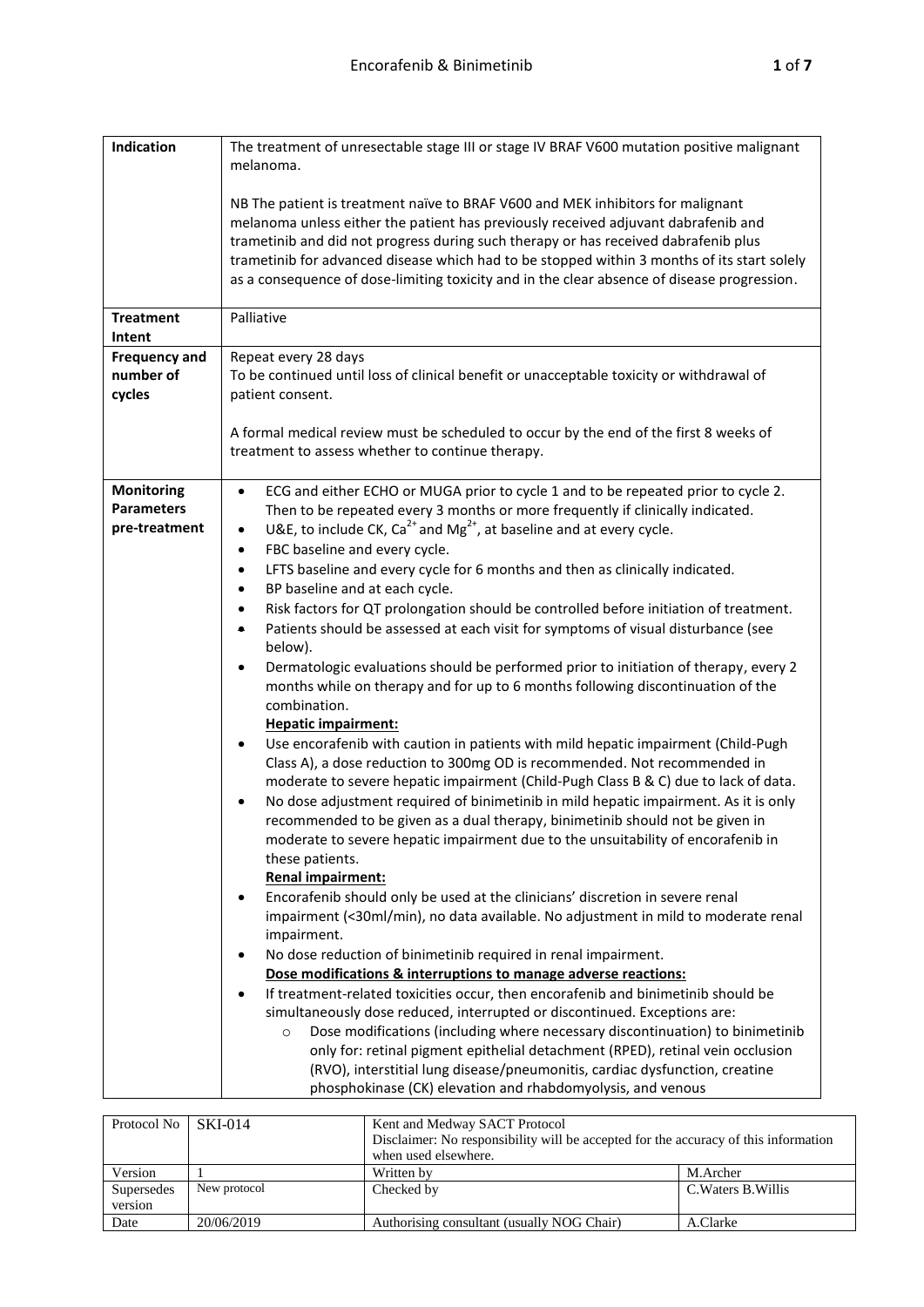|                                                                            |              | $\circ$<br>discontinued.<br>$\bullet$<br>٠<br>positive malignancies.<br>٠<br>of uveitis see table 1.<br>$\bullet$ | thromboembolism (VTE), see table 3 below for details.<br>Dose modifications to encorafenib (including where necessary discontinuation)<br>only for: palmar-plantar erythrodysaesthesia syndrome (PPES), uveitis including<br>iritis and iridocyclitis and QTc prolongation, see table 1.<br>If binimetinib is temporarily interrupted then encorafenib should be dose reduced to<br>300mg OD during the interruption. If dose interruption is required for encorafenib,<br>binimetinib should also be interrupted.<br>For patients receiving 450mg encorafenib once daily, the first dose reduction should<br>be 300mg once daily. If a 2 <sup>nd</sup> dose reduction is required reduce to 200mg once a day,<br>subsequent dose reduction to 100mg once a day can be done but there is limited data<br>for this dose. If 100mg once daily is not tolerated treatment should be permanently<br>For patients receiving 45 mg binimetinib twice daily, dose reduce where necessary to<br>30 mg twice daily. Dose reduction below 30 mg twice daily is not recommended.<br>Therapy should be discontinued if the patient is not able to tolerate 30 mg orally twice<br>daily. Dose re-escalation to 45 mg twice daily may be considered once the adverse<br>reaction has resolved. Dose re-escalation to 45 mg twice daily is not recommended if<br>the dose reduction is due to left ventricular dysfunction (LVD) or any Grade 4 toxicity.<br>If either encorafenib or binimetinib are permanently discontinued then the other<br>agent should also be discontinued.<br>Consider discontinuing treatment if new primary non-cutaneous RAS mutation-<br>Left ventricular dysfunction (LVD): In patients with a baseline LVEF <50% or <lln and<br="">who develop any symptomatic left ventricular dysfunction, Grade 3-4 LVEF, or<br/>absolute decrease of LVEF from baseline of <math>\geq 10</math> %, binimetinib and encorafenib<br/>should be discontinued and LVEF should be evaluated every 2 weeks until recovery.<br/>Haemorrhage: Haemorrhages, including major haemorrhagic events, can occur when<br/>binimetinib is administered; the risk may be increased with concomitant use of<br/>anticoagulants and antiplatelets. The occurrence of Grade ≥ 3 haemorrhagic events<br/>should be managed with dose interruption, reduction or treatment discontinuation<br/>and as clinically indicated (refer to SPC for further details).<br/>Pneumonitis/Interstitial lung disease (ILD): Patients should report any new or<br/>worsening respiratory symptoms and treatment should be withheld in patients with<br/>suspected pneumonitis or ILD. Binimetinib should be permanently discontinued in<br/>patients with confirmed treatment related pneumonitis or ILD.<br/>Ocular toxicities: Ocular toxicities including RPED and RVO can occur, monitor<br/>patients for visual disturbance. Binimetinib is not recommended in patients with a<br/>history of RVO. The occurrence of symptomatic RPED can be managed with treatment<br/>interruption, dose reduction or with treatment discontinuation. Binimetinib should be<br/>permanently discontinued with the occurrence of RVO. For guidance on the treatment<br/>Special attention should be paid to patients with neuromuscular conditions associated<br/>with CK elevation and rhabdomyolysis. Patients should be advised to maintain an<br/>adequate fluid intake during treatment.<br/>Caution with patients with a risk of or history of VTE.<br/>Drug Interactions (see SPC for full list):<br/>Concurrent use of strong CYP inhibitors (ritonavir, itraconazole, clarithromycin,</lln> |                     |
|----------------------------------------------------------------------------|--------------|-------------------------------------------------------------------------------------------------------------------|--------------------------------------------------------------------------------------------------------------------------------------------------------------------------------------------------------------------------------------------------------------------------------------------------------------------------------------------------------------------------------------------------------------------------------------------------------------------------------------------------------------------------------------------------------------------------------------------------------------------------------------------------------------------------------------------------------------------------------------------------------------------------------------------------------------------------------------------------------------------------------------------------------------------------------------------------------------------------------------------------------------------------------------------------------------------------------------------------------------------------------------------------------------------------------------------------------------------------------------------------------------------------------------------------------------------------------------------------------------------------------------------------------------------------------------------------------------------------------------------------------------------------------------------------------------------------------------------------------------------------------------------------------------------------------------------------------------------------------------------------------------------------------------------------------------------------------------------------------------------------------------------------------------------------------------------------------------------------------------------------------------------------------------------------------------------------------------------------------------------------------------------------------------------------------------------------------------------------------------------------------------------------------------------------------------------------------------------------------------------------------------------------------------------------------------------------------------------------------------------------------------------------------------------------------------------------------------------------------------------------------------------------------------------------------------------------------------------------------------------------------------------------------------------------------------------------------------------------------------------------------------------------------------------------------------------------------------------------------------------------------------------------------------------------------------------------------------------------------------------------------------------------------------------------------------------------------------------------------------------------------------------------------------------------------------------------------------------------------------------------------------------------------------------------------------------------------------------------------------------------------------------------------------------------------------------------------------------------------------------------------------------------------------|---------------------|
|                                                                            |              |                                                                                                                   |                                                                                                                                                                                                                                                                                                                                                                                                                                                                                                                                                                                                                                                                                                                                                                                                                                                                                                                                                                                                                                                                                                                                                                                                                                                                                                                                                                                                                                                                                                                                                                                                                                                                                                                                                                                                                                                                                                                                                                                                                                                                                                                                                                                                                                                                                                                                                                                                                                                                                                                                                                                                                                                                                                                                                                                                                                                                                                                                                                                                                                                                                                                                                                                                                                                                                                                                                                                                                                                                                                                                                                                                                                                              |                     |
|                                                                            |              |                                                                                                                   |                                                                                                                                                                                                                                                                                                                                                                                                                                                                                                                                                                                                                                                                                                                                                                                                                                                                                                                                                                                                                                                                                                                                                                                                                                                                                                                                                                                                                                                                                                                                                                                                                                                                                                                                                                                                                                                                                                                                                                                                                                                                                                                                                                                                                                                                                                                                                                                                                                                                                                                                                                                                                                                                                                                                                                                                                                                                                                                                                                                                                                                                                                                                                                                                                                                                                                                                                                                                                                                                                                                                                                                                                                                              |                     |
|                                                                            |              |                                                                                                                   | telithromycin, posaconazole) during treatment should be avoided.                                                                                                                                                                                                                                                                                                                                                                                                                                                                                                                                                                                                                                                                                                                                                                                                                                                                                                                                                                                                                                                                                                                                                                                                                                                                                                                                                                                                                                                                                                                                                                                                                                                                                                                                                                                                                                                                                                                                                                                                                                                                                                                                                                                                                                                                                                                                                                                                                                                                                                                                                                                                                                                                                                                                                                                                                                                                                                                                                                                                                                                                                                                                                                                                                                                                                                                                                                                                                                                                                                                                                                                             |                     |
| Moderate CYP inhibitors (amiodarone, erythromycin, fluconazole, diltiazem, |              |                                                                                                                   |                                                                                                                                                                                                                                                                                                                                                                                                                                                                                                                                                                                                                                                                                                                                                                                                                                                                                                                                                                                                                                                                                                                                                                                                                                                                                                                                                                                                                                                                                                                                                                                                                                                                                                                                                                                                                                                                                                                                                                                                                                                                                                                                                                                                                                                                                                                                                                                                                                                                                                                                                                                                                                                                                                                                                                                                                                                                                                                                                                                                                                                                                                                                                                                                                                                                                                                                                                                                                                                                                                                                                                                                                                                              |                     |
| Protocol No                                                                |              | <b>SKI-014</b>                                                                                                    | Kent and Medway SACT Protocol                                                                                                                                                                                                                                                                                                                                                                                                                                                                                                                                                                                                                                                                                                                                                                                                                                                                                                                                                                                                                                                                                                                                                                                                                                                                                                                                                                                                                                                                                                                                                                                                                                                                                                                                                                                                                                                                                                                                                                                                                                                                                                                                                                                                                                                                                                                                                                                                                                                                                                                                                                                                                                                                                                                                                                                                                                                                                                                                                                                                                                                                                                                                                                                                                                                                                                                                                                                                                                                                                                                                                                                                                                |                     |
|                                                                            |              |                                                                                                                   | Disclaimer: No responsibility will be accepted for the accuracy of this information<br>when used elsewhere.                                                                                                                                                                                                                                                                                                                                                                                                                                                                                                                                                                                                                                                                                                                                                                                                                                                                                                                                                                                                                                                                                                                                                                                                                                                                                                                                                                                                                                                                                                                                                                                                                                                                                                                                                                                                                                                                                                                                                                                                                                                                                                                                                                                                                                                                                                                                                                                                                                                                                                                                                                                                                                                                                                                                                                                                                                                                                                                                                                                                                                                                                                                                                                                                                                                                                                                                                                                                                                                                                                                                                  |                     |
| Version                                                                    | $\mathbf{1}$ |                                                                                                                   | Written by                                                                                                                                                                                                                                                                                                                                                                                                                                                                                                                                                                                                                                                                                                                                                                                                                                                                                                                                                                                                                                                                                                                                                                                                                                                                                                                                                                                                                                                                                                                                                                                                                                                                                                                                                                                                                                                                                                                                                                                                                                                                                                                                                                                                                                                                                                                                                                                                                                                                                                                                                                                                                                                                                                                                                                                                                                                                                                                                                                                                                                                                                                                                                                                                                                                                                                                                                                                                                                                                                                                                                                                                                                                   | M.Archer            |
| Supersedes                                                                 |              | New protocol                                                                                                      | Checked by                                                                                                                                                                                                                                                                                                                                                                                                                                                                                                                                                                                                                                                                                                                                                                                                                                                                                                                                                                                                                                                                                                                                                                                                                                                                                                                                                                                                                                                                                                                                                                                                                                                                                                                                                                                                                                                                                                                                                                                                                                                                                                                                                                                                                                                                                                                                                                                                                                                                                                                                                                                                                                                                                                                                                                                                                                                                                                                                                                                                                                                                                                                                                                                                                                                                                                                                                                                                                                                                                                                                                                                                                                                   | C. Waters B. Willis |
| version                                                                    |              |                                                                                                                   |                                                                                                                                                                                                                                                                                                                                                                                                                                                                                                                                                                                                                                                                                                                                                                                                                                                                                                                                                                                                                                                                                                                                                                                                                                                                                                                                                                                                                                                                                                                                                                                                                                                                                                                                                                                                                                                                                                                                                                                                                                                                                                                                                                                                                                                                                                                                                                                                                                                                                                                                                                                                                                                                                                                                                                                                                                                                                                                                                                                                                                                                                                                                                                                                                                                                                                                                                                                                                                                                                                                                                                                                                                                              |                     |
| Date                                                                       |              | 20/06/2019                                                                                                        | Authorising consultant (usually NOG Chair)                                                                                                                                                                                                                                                                                                                                                                                                                                                                                                                                                                                                                                                                                                                                                                                                                                                                                                                                                                                                                                                                                                                                                                                                                                                                                                                                                                                                                                                                                                                                                                                                                                                                                                                                                                                                                                                                                                                                                                                                                                                                                                                                                                                                                                                                                                                                                                                                                                                                                                                                                                                                                                                                                                                                                                                                                                                                                                                                                                                                                                                                                                                                                                                                                                                                                                                                                                                                                                                                                                                                                                                                                   | A.Clarke            |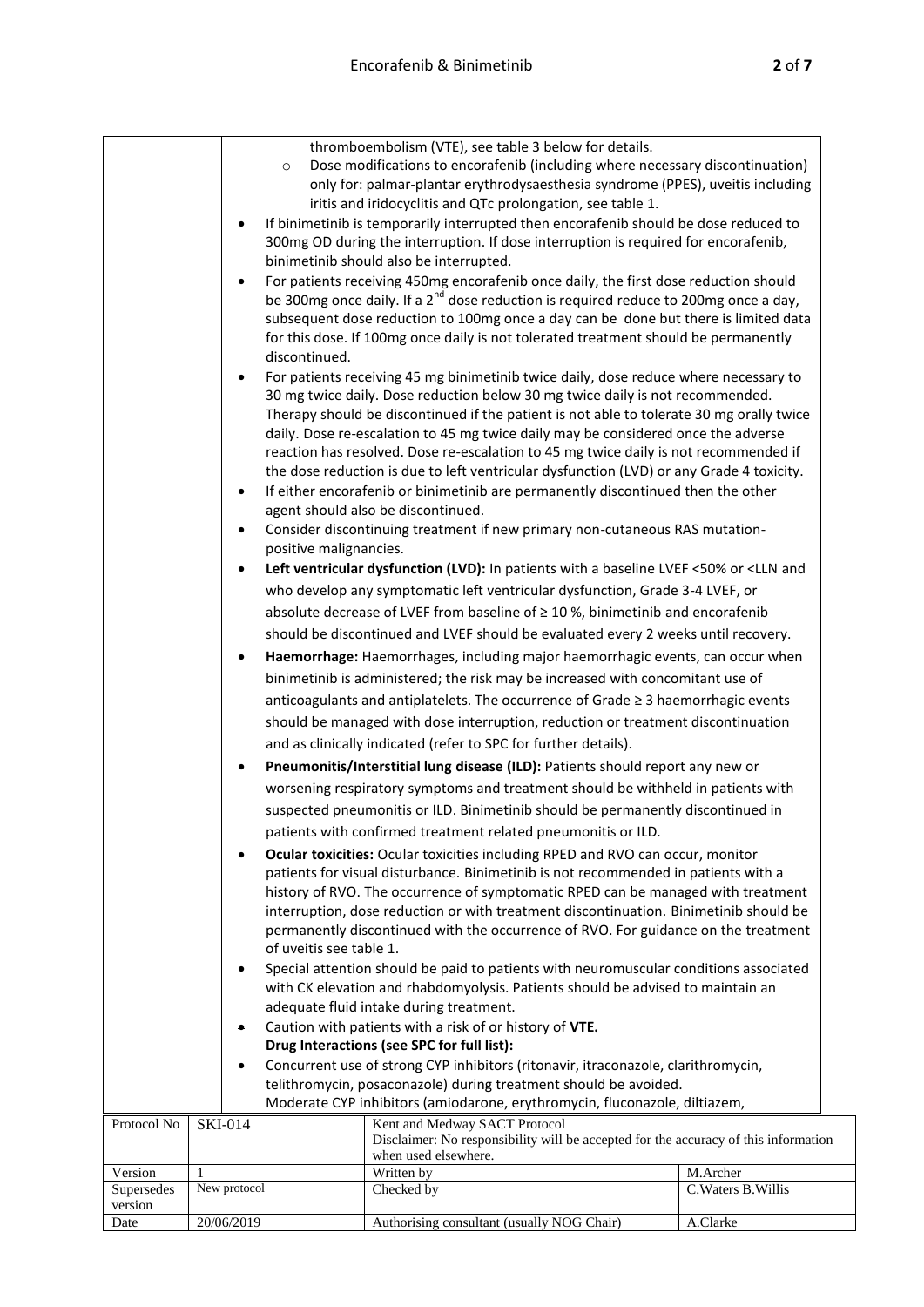|                   | amprenavir and imatinib) should be co-administered with caution. If the use of a CYP<br>inhibitor is unavoidable these patients should be carefully monitored for toxicity.<br>Avoid use of strong or moderate CYP enzyme inducers (carbamazepine, rifampicin,<br>$\bullet$<br>phenytoin and St. John's Wort), consider alternative agents with no or minimal CYP<br>enzyme induction.<br>Encorafenib and binimetinib are both potentially CYP inducers; in addition<br>٠<br>encorafenib is an inhibitor of CYP3A4. Agents that are CYP substrates (eg hormonal<br>contraceptives) should be used with caution.<br>Encorafenib and binimetinib potentially inhibit a number of renal and hepatic<br>$\bullet$<br>transporters, agents that are transporter substrates (e.g. statins) should be co-<br>administered with caution. |
|-------------------|----------------------------------------------------------------------------------------------------------------------------------------------------------------------------------------------------------------------------------------------------------------------------------------------------------------------------------------------------------------------------------------------------------------------------------------------------------------------------------------------------------------------------------------------------------------------------------------------------------------------------------------------------------------------------------------------------------------------------------------------------------------------------------------------------------------------------------|
|                   | <b>Missed doses:</b><br>If a dose of binimetinib is missed, it should not be taken if it is less than 6 hours until next<br>dose is due. If a dose of encorafenib is missed it should not be taken if it is less than 12<br>hours until next dose is due.                                                                                                                                                                                                                                                                                                                                                                                                                                                                                                                                                                        |
|                   | <b>Further Guidance:</b><br>Do not drink grapefruit juice or consume grapefruits whilst on this treatment.<br>Patients should ensure adequate fluid intake during treatment.<br>٠<br>Patients should be advised not to drive or use machines if they experience visual<br>$\bullet$<br>disturbances or any other adverse reactions that may affect their ability to drive and<br>use machines.                                                                                                                                                                                                                                                                                                                                                                                                                                   |
| <b>References</b> | SPC accessed on line 29/01/2019 CDF list v1.124                                                                                                                                                                                                                                                                                                                                                                                                                                                                                                                                                                                                                                                                                                                                                                                  |

NB For funding information, refer to the SACT funding spread sheet

| Protocol No   SKI-014 |              | Kent and Medway SACT Protocol                                                       |                     |
|-----------------------|--------------|-------------------------------------------------------------------------------------|---------------------|
|                       |              | Disclaimer: No responsibility will be accepted for the accuracy of this information |                     |
|                       |              | when used elsewhere.                                                                |                     |
| Version               |              | Written by                                                                          | M.Archer            |
| Supersedes            | New protocol | Checked by                                                                          | C. Waters B. Willis |
| version               |              |                                                                                     |                     |
| Date                  | 20/06/2019   | Authorising consultant (usually NOG Chair)                                          | A.Clarke            |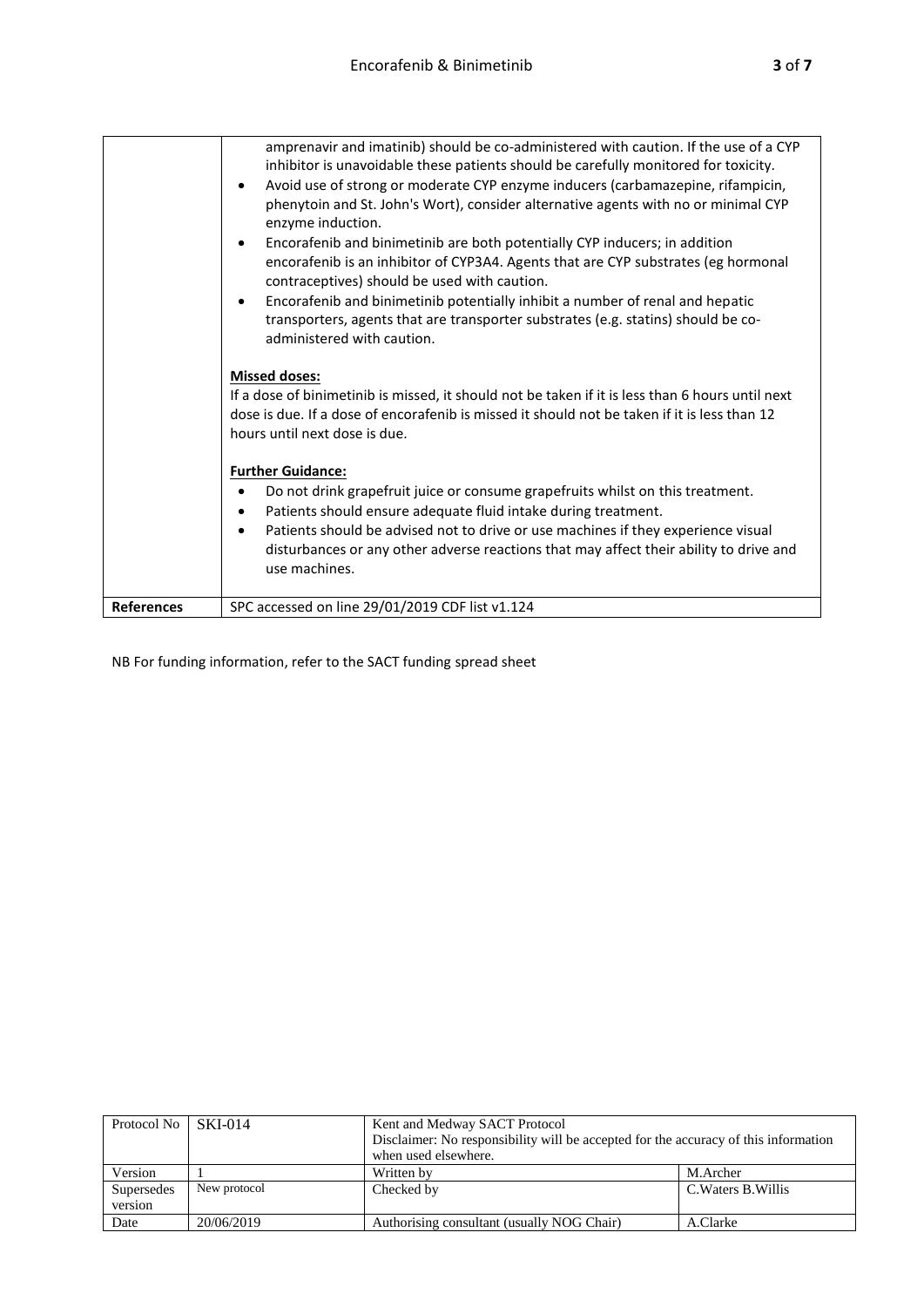## **Table 1: Recommended dose modifications for encorafenib when used in combination with binimetinib**

| Severity of adverse reaction                                                                                            | Encorafenib                                                                                                                                                                                                                                                                                                                                                                                                                                                                                                                                                                |
|-------------------------------------------------------------------------------------------------------------------------|----------------------------------------------------------------------------------------------------------------------------------------------------------------------------------------------------------------------------------------------------------------------------------------------------------------------------------------------------------------------------------------------------------------------------------------------------------------------------------------------------------------------------------------------------------------------------|
| <b>Cutaneous reactions</b>                                                                                              |                                                                                                                                                                                                                                                                                                                                                                                                                                                                                                                                                                            |
| $\bullet$ Grade 2                                                                                                       | Encorafenib should be maintained.<br>If rash worsens or does not improve within 2 weeks with treatment, encorafenib should be withheld<br>until Grade 0 or 1 and then resumed at the same dose.                                                                                                                                                                                                                                                                                                                                                                            |
| $\bullet$ Grade 3                                                                                                       | Encorafenib should be withheld until improved to Grade 0 or 1 and resumed at the same dose if first<br>occurrence, or resumed at a reduced dose if recurrent Grade 3.                                                                                                                                                                                                                                                                                                                                                                                                      |
| $\bullet$ Grade 4                                                                                                       | Encorafenib should be permanently discontinued.                                                                                                                                                                                                                                                                                                                                                                                                                                                                                                                            |
| Palmar-plantar erythrodysaesthesia syndrome (PPES)                                                                      |                                                                                                                                                                                                                                                                                                                                                                                                                                                                                                                                                                            |
| $\bullet$ Grade 2                                                                                                       | Encorafenib should be maintained and supportive measures such as topical therapy should be instituted.<br>If not improved despite supportive therapy within 2 weeks, encorafenib should be withheld until im-<br>proved to Grade 0 or 1 and treatment should be resumed at same dose level or at a reduced dose.                                                                                                                                                                                                                                                           |
| $\bullet$ Grade 3                                                                                                       | Encorafenib should be withheld, supportive measures such as topical therapy should be instituted, and<br>the patient should be reassessed weekly.<br>Encorafenib should be resumed at same dose level or at a reduced dose level when improved to Grade 0<br>or 1.                                                                                                                                                                                                                                                                                                         |
| Uveitis including iritis and iridocyclitis                                                                              |                                                                                                                                                                                                                                                                                                                                                                                                                                                                                                                                                                            |
| $\bullet$ Grade 1-3                                                                                                     | If Grade 1 or 2 uveitis does not respond to specific (e.g. topical) ocular therapy or for Grade 3 uveitis,<br>encorafenib should be withheld and ophthalmic monitoring should be repeated within 2 weeks.<br>If uveitis is Grade 1 and it improves to Grade 0, then treatment should be resumed at the same dose.<br>If uveitis is Grade 2 or 3 and it improves to Grade 0 or 1, then treatment should be resumed at a reduced<br>dose.<br>If not improved within 6 weeks, ophthalmic monitoring should be repeated and encorafenib should be<br>permanently discontinued. |
| $\bullet$ Grade 4                                                                                                       | Encorafenib should be permanently discontinued and a follow up with ophthalmologic monitoring<br>should be performed.                                                                                                                                                                                                                                                                                                                                                                                                                                                      |
| <b>QTc Prolongation</b>                                                                                                 |                                                                                                                                                                                                                                                                                                                                                                                                                                                                                                                                                                            |
| • QTcF > 500 ms and change ≤ 60 ms from pre-treatment<br>value                                                          | Encorafenib should be withheld<br>Encorafenib should be resumed at a reduced dose when QTcF ≤500 ms.<br>Encorafenib should be discontinued if more than one recurrence.                                                                                                                                                                                                                                                                                                                                                                                                    |
| • QTcF>500 ms and increased by >60 ms from pre-<br>treatment values                                                     | Encorafenib should be permanently discontinued                                                                                                                                                                                                                                                                                                                                                                                                                                                                                                                             |
| Liver laboratory abnormalities                                                                                          |                                                                                                                                                                                                                                                                                                                                                                                                                                                                                                                                                                            |
| • Grade 2 (aspartate aminotransferase (AST) or alanine<br>aminotransferase (ALT) >3x ≤5x upper limit of normal<br>(ULN) | Encorafenib should be maintained.<br>If no improvement within 4 weeks, encorafenib should be withheld until improved to Grade 0 or 1 or to<br>pre-treatment/baseline levels and then resumed at the same dose.                                                                                                                                                                                                                                                                                                                                                             |
| • First occurrence of Grade 3 (AST or ALT >5x ULN and<br>blood bilirubin >2x ULN)                                       | Encorafenib should be withheld for up to 4 weeks.<br>. If improved to Grade 0 or 1 or to baseline levels, it should be resumed at a reduced dose.<br>. If not improved, encorafenib should be permanently discontinued                                                                                                                                                                                                                                                                                                                                                     |
| • First occurrence of Grade 4 (AST or ALT >20 ULN)                                                                      | Encorafenib should be withheld for up to 4 weeks<br>. If improved to Grade 0 or 1 or to baseline levels, then it should be resumed at a reduced dose level.<br>. If not improved, encorafenib should be permanently discontinued.<br>Or, encorafenib should be permanently discontinued                                                                                                                                                                                                                                                                                    |
| • Recurrent Grade 3 (AST or ALT > 5x ULN and blood bili-<br>rubin > 2x ULN)                                             | It should be considered to permanently discontinue encorafenib.                                                                                                                                                                                                                                                                                                                                                                                                                                                                                                            |
| • Recurrent Grade 4 (AST or ALT > 20 ULN)                                                                               | Encorafenib should be permanently discontinued.                                                                                                                                                                                                                                                                                                                                                                                                                                                                                                                            |

| Protocol No | $SKI-014$    | Kent and Medway SACT Protocol<br>Disclaimer: No responsibility will be accepted for the accuracy of this information<br>when used elsewhere. |                     |
|-------------|--------------|----------------------------------------------------------------------------------------------------------------------------------------------|---------------------|
| Version     |              | Written by                                                                                                                                   | M.Archer            |
| Supersedes  | New protocol | Checked by                                                                                                                                   | C. Waters B. Willis |
| version     |              |                                                                                                                                              |                     |
| Date        | 20/06/2019   | Authorising consultant (usually NOG Chair)                                                                                                   | A.Clarke            |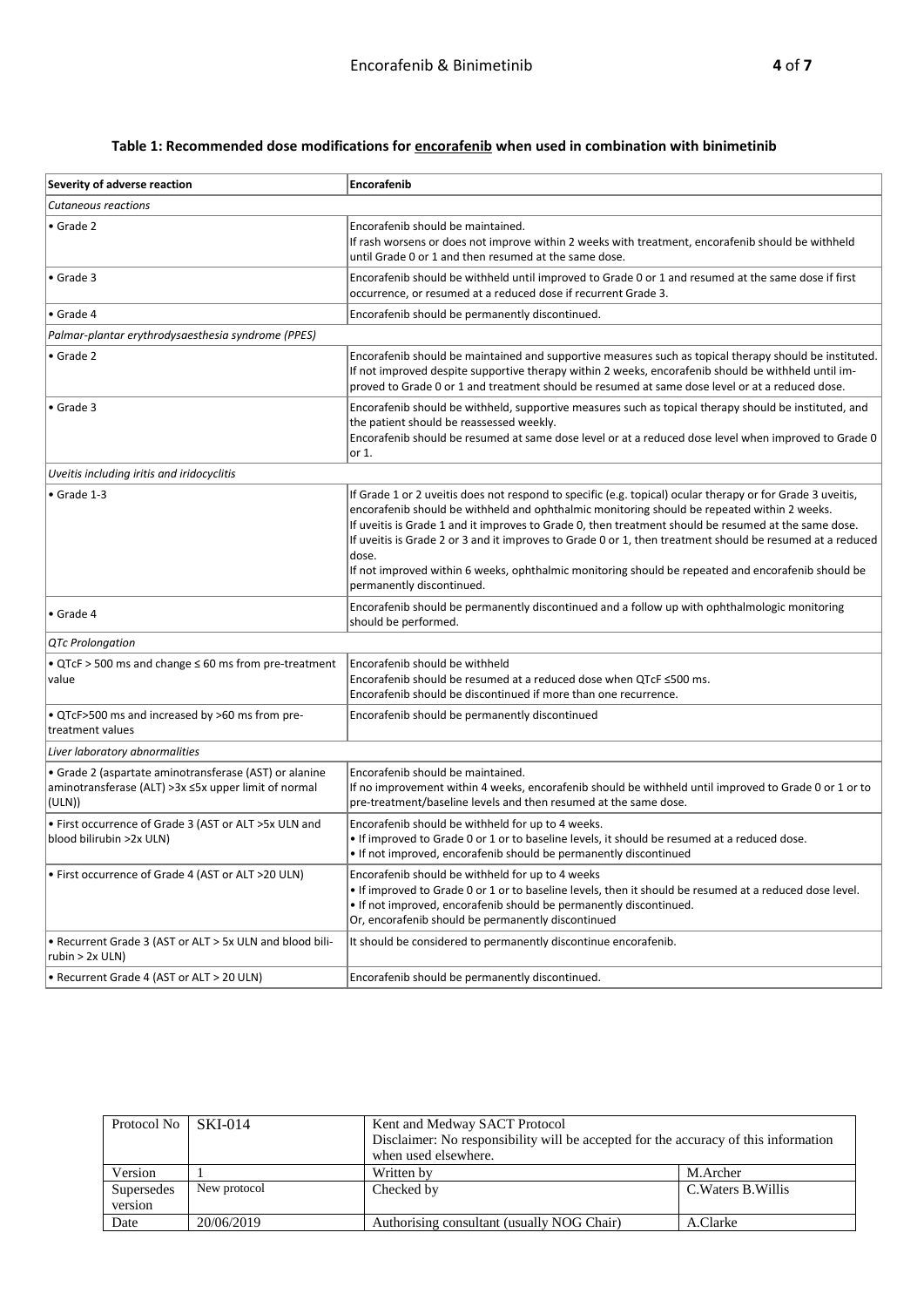| Severity of adverse reaction                                                                                        | Encorafenib                                                                                                                                                                                                                                                                                    |
|---------------------------------------------------------------------------------------------------------------------|------------------------------------------------------------------------------------------------------------------------------------------------------------------------------------------------------------------------------------------------------------------------------------------------|
| $\cdot$ Recurrent or intolerable Grade 2 adverse reactions<br>$\cdot$ First occurrence of Grade 3 adverse reactions | Encorafenib should be withheld for up to 4 weeks.<br>. If improved to Grade 0 or 1 or to baseline levels,<br>It should be resumed at a reduced dose.<br>. If not improved, encorafenib should be permanently discontinued                                                                      |
| $\cdot$ First occurrence of any Grade 4 adverse reaction                                                            | Encorafenib should be withheld for up to 4 weeks<br>. If improved to Grade 0 or 1 or to baseline levels, then it should be resumed at a reduced dose level.<br>$\cdot$ If not improved, encorafenib should be permanently discontinued.<br>Or, encorafenib should be permanently discontinued. |
| l. Recurrent Grade 3 adverse reactions                                                                              | Permanent discontinuation of encorafenib should be considered.                                                                                                                                                                                                                                 |
| l. Recurrent Grade 4 adverse reactions                                                                              | Encorafenib should be permanently discontinued.                                                                                                                                                                                                                                                |

### **Table 2: Recommended dose modifications for encorafenib (used in combination with binimetinib) for other adverse reactions**

### **Table 3: Recommended dose modifications for binimetinib when used in combination with encorafenib**

| Severity of adverse reaction                                                                                                                                                                    | <b>Binimetinib</b>                                                                                                                                                                                                                                                                                                                                                                                                 |
|-------------------------------------------------------------------------------------------------------------------------------------------------------------------------------------------------|--------------------------------------------------------------------------------------------------------------------------------------------------------------------------------------------------------------------------------------------------------------------------------------------------------------------------------------------------------------------------------------------------------------------|
| Cutaneous reactions                                                                                                                                                                             |                                                                                                                                                                                                                                                                                                                                                                                                                    |
| $\bullet$ Grade2                                                                                                                                                                                | Binimetinib should be maintained.<br>If rash worsens or does not improve within 2 weeks with treatment, binimetinib should be withheld until<br>improved to Grade 0 or 1 and then resumed at the same dose if first occurrence or resumed at a reduced<br>dose if recurrent Grade2.                                                                                                                                |
| $\bullet$ Grade 3                                                                                                                                                                               | Binimetinib should be withheld until improved to Grade 0 or 1 and resumed at the same dose if first oc-<br>currence or resumed at a reduced dose if recurrent Grade 3.                                                                                                                                                                                                                                             |
| • Grade 4                                                                                                                                                                                       | Binimetinib should be permanently discontinued.                                                                                                                                                                                                                                                                                                                                                                    |
| Ocular events                                                                                                                                                                                   |                                                                                                                                                                                                                                                                                                                                                                                                                    |
| • Symptomatic retinal pigment epithelial detachments<br>(RPED) (Grade 2 or 3)                                                                                                                   | Binimetinib should be withheld for up to 2 weeks and ophthalmic monitoring should be repeated includ-<br>ing visual acuity assessment.<br>. If improved to Grade 0 or 1, binimetinib should be resumed at same dose.<br>. If improved to Grade 2, binimetinib should be resumed at a lower dose.<br>. If not improved to Grade 2, binimetinib should be permanently discontinued.                                  |
| • Symptomatic RPED (Grade 4) associated with reduced<br>visual acuity (Grade 4)                                                                                                                 | Binimetinib should be permanently discontinued.                                                                                                                                                                                                                                                                                                                                                                    |
| • Retinal vein occlusion (RVO)                                                                                                                                                                  | Binimetinib should be permanently discontinued.                                                                                                                                                                                                                                                                                                                                                                    |
| Cardiac events                                                                                                                                                                                  |                                                                                                                                                                                                                                                                                                                                                                                                                    |
| · Grade 2 Left ventricular ejection fraction (LVEF) de-<br>crease or asymptomatic, absolute decrease in LVEF of<br>greater than 10 % from baseline that is below lower limit<br>of normal (LLN) | LVEF should be evaluated every 2 weeks.<br>• If asymptomatic:<br>Binimetinib should be withheld for up to 4 weeks. Binimetinib should be resumed at a reduced dose if all<br>of the following are present within 4 weeks:<br>o LVEF is at or above the LLN<br>o Absolute decrease from baseline is 10 % or less.<br>• If the LVEF does not recover within 4 weeks, binimetinib should be permanently discontinued. |
| · Grade 3 or 4 LVEF decrease or symptomatic left ven-<br>tricular dysfunction (LVD)                                                                                                             | Binimetinib should be permanently discontinued.<br>LVEF should be evaluated every 2 weeks until recovery.                                                                                                                                                                                                                                                                                                          |
| Rhabdomyolysis/Creatine phosphokinase (CK) elevation                                                                                                                                            |                                                                                                                                                                                                                                                                                                                                                                                                                    |
| • Grade 3 (CK > 5 - 10x upper limit of normal (ULN))<br>asymptomatic                                                                                                                            | Binimetinib dose should be maintained and it should be ensured that patient is adequately hydrated.                                                                                                                                                                                                                                                                                                                |
| • Grade 4 (CK > 10x ULN) asymptomatic                                                                                                                                                           | Binimetinib should be withheld until improved to Grade 0 or 1. It should be ensured that patient has<br>adequate hydration.                                                                                                                                                                                                                                                                                        |
| • Grade 3 or grade 4 (CK > 5x ULN) with muscle symp-<br>toms or renal impairment                                                                                                                | Binimetinib should be withheld until improved to Grade 0 or 1.<br>. If resolved within 4 weeks, binimetinib should be resumed at a reduced dose, or<br>. Binimetinib should be permanently discontinued.                                                                                                                                                                                                           |

| Protocol No   SKI-014 |              | Kent and Medway SACT Protocol<br>Disclaimer: No responsibility will be accepted for the accuracy of this information<br>when used elsewhere. |                     |
|-----------------------|--------------|----------------------------------------------------------------------------------------------------------------------------------------------|---------------------|
| Version               |              | Written by                                                                                                                                   | M.Archer            |
| Supersedes<br>version | New protocol | Checked by                                                                                                                                   | C. Waters B. Willis |
| Date                  | 20/06/2019   | Authorising consultant (usually NOG Chair)                                                                                                   | A.Clarke            |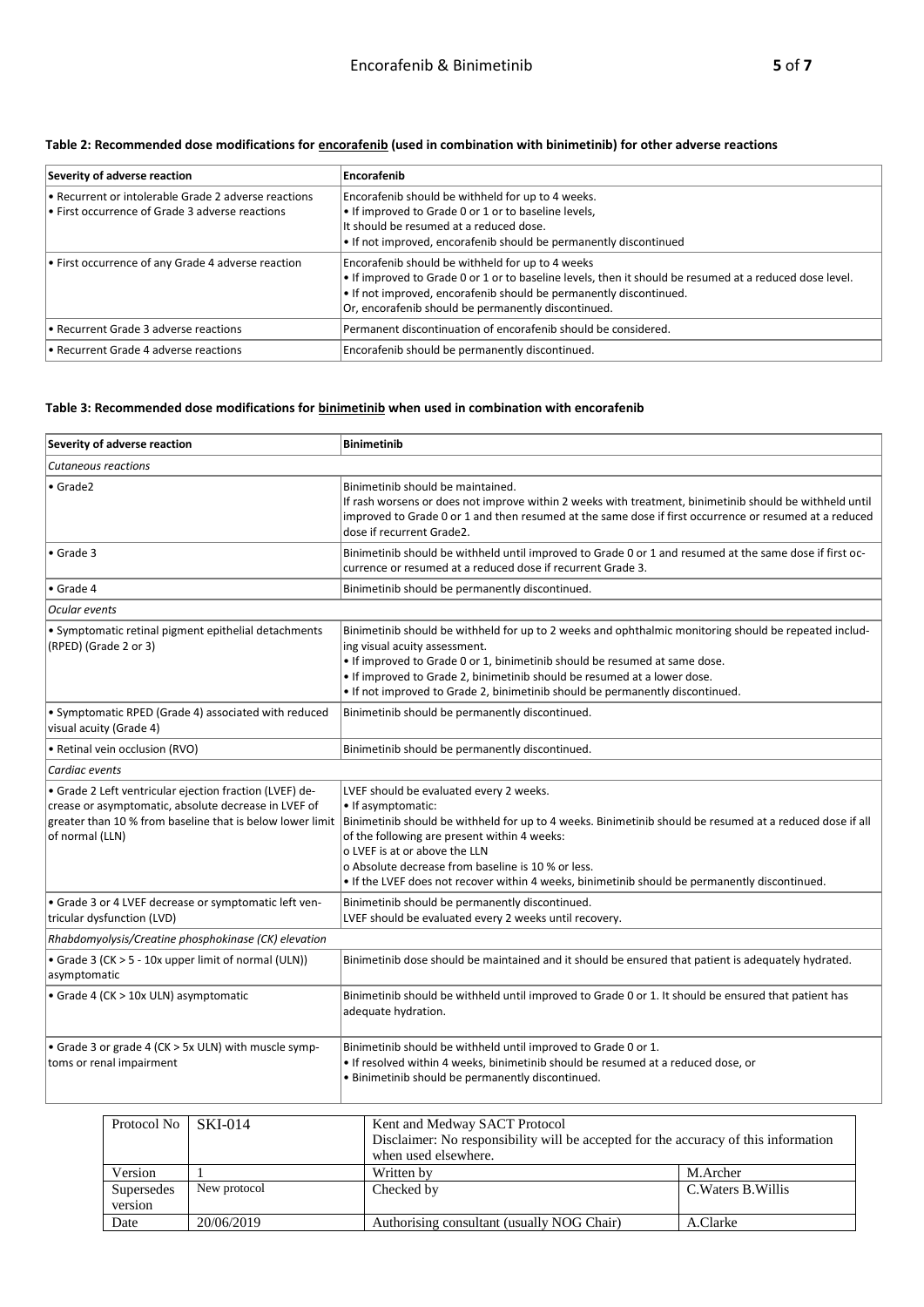| Venous thromboembolism (VTE)                                                                                               |                                                                                                                                                                                                                                                                                               |
|----------------------------------------------------------------------------------------------------------------------------|-----------------------------------------------------------------------------------------------------------------------------------------------------------------------------------------------------------------------------------------------------------------------------------------------|
| • Uncomplicated deep vein thrombosis (DVT) or pulmo-<br>nary embolism (PE) $\leq$ Grade 3                                  | Binimetinib should be withheld.<br>. If improved to Grade 0 or 1, binimetinib should be resumed at a reduced dose, or<br>. If not improved, binimetinib should be permanently discontinued.                                                                                                   |
| • Grade 4 PE                                                                                                               | Binimetinib should be permanently discontinued.                                                                                                                                                                                                                                               |
| Liver laboratory abnormalities                                                                                             |                                                                                                                                                                                                                                                                                               |
| • Grade 2 aspartate aminotransferase (AST) or alanine<br>aminotransferase (ALT) > $3x - 5x$ upper limit of normal<br>(ULN) | Binimetinib dose should be maintained.<br>If no improvement within 2 weeks, binimetinib should be withheld until improved to Grade 0 or 1 or to<br>baseline levels, and then resumed at the same dose.                                                                                        |
| • First occurrence of Grade 3 (AST or ALT > 5x ULN and<br>blood bilirubin > 2x ULN)                                        | Binimetinib should be withheld for up to 4 weeks.<br>. If improved to Grade 0 or 1 or baseline level, binimetinib should be resumed at reduced dose, or<br>. If not improved, binimetinib should be permanently discontinued.                                                                 |
| • First occurrence of Grade 4 (AST or ALT > 20 ULN)                                                                        | Binimetinib should be withheld for up to 4 weeks.<br>. If improved to Grade 0 or 1 or baseline levels, binimetinib should be resumed at a reduced dose level, or<br>. If not improved, binimetinib should be permanently discontinued.<br>Or, binimetinib should be permanently discontinued. |
| • Recurrent Grade 3 (AST or ALT > 5x ULN and blood<br>bilirubin > 2x ULN)                                                  | It should be considered to permanently discontinue binimetinib.                                                                                                                                                                                                                               |
| • Recurrent Grade 4 (AST or ALT > 20 ULN)                                                                                  | Binimetinib should be permanently discontinued.                                                                                                                                                                                                                                               |
| Interstitial lung disease (ILD)/pneumonitis                                                                                |                                                                                                                                                                                                                                                                                               |
| $\bullet$ Grade 2                                                                                                          | Binimetinib should be withheld for up to 4 weeks.<br>. If improved to Grade 0 or 1, binimetinib should be resumed at reduced dose, or<br>. If not resolved within 4 weeks, binimetinib should be permanently discontinued.                                                                    |
| • Grade 3 or Grade 4                                                                                                       | Binimetinib should be permanently discontinued.                                                                                                                                                                                                                                               |

### **Table 4: Recommended dose modifications for binimetinib (used in combination with encorafenib) for other adverse reactions**

| Severity of adverse reaction                                                                        | <b>Binimetinib</b>                                                                                                                                                                                                                                                                                       |
|-----------------------------------------------------------------------------------------------------|----------------------------------------------------------------------------------------------------------------------------------------------------------------------------------------------------------------------------------------------------------------------------------------------------------|
| Recurrent or intolerable Grade 2 adverse reactions<br>First occurrence of Grade 3 adverse reactions | Binimetinib should be withheld for up to 4 weeks.<br>. If improved to Grade 0 or 1 or baseline level, binimetinib should be resumed at reduced dose, or<br>• If not improved, binimetinib should be permanently discontinued.                                                                            |
| First occurrence of Grade 4 adverse reactions                                                       | Binimetinib should be withheld for up to 4 weeks.<br>. If improved to Grade 0 or 1 or baseline levels, binimetinib should be resumed at a reduced dose level, or<br>• If not improved, binimetinib should be permanently discontinued.<br>Or, binimetinib should be permanently discontinued binimetinib |
| Recurrent Grade 3 adverse reactions                                                                 | It should be considered to permanently discontinue binimetinib.                                                                                                                                                                                                                                          |
| Recurrent Grade 4 adverse reactions                                                                 | Binimetinib should be permanently discontinued.                                                                                                                                                                                                                                                          |

| Protocol No           | $SKI-014$    | Kent and Medway SACT Protocol<br>Disclaimer: No responsibility will be accepted for the accuracy of this information<br>when used elsewhere. |                     |  |
|-----------------------|--------------|----------------------------------------------------------------------------------------------------------------------------------------------|---------------------|--|
| Version               |              | Written by                                                                                                                                   | M.Archer            |  |
| Supersedes<br>version | New protocol | Checked by                                                                                                                                   | C. Waters B. Willis |  |
| Date                  | 20/06/2019   | Authorising consultant (usually NOG Chair)                                                                                                   | A.Clarke            |  |